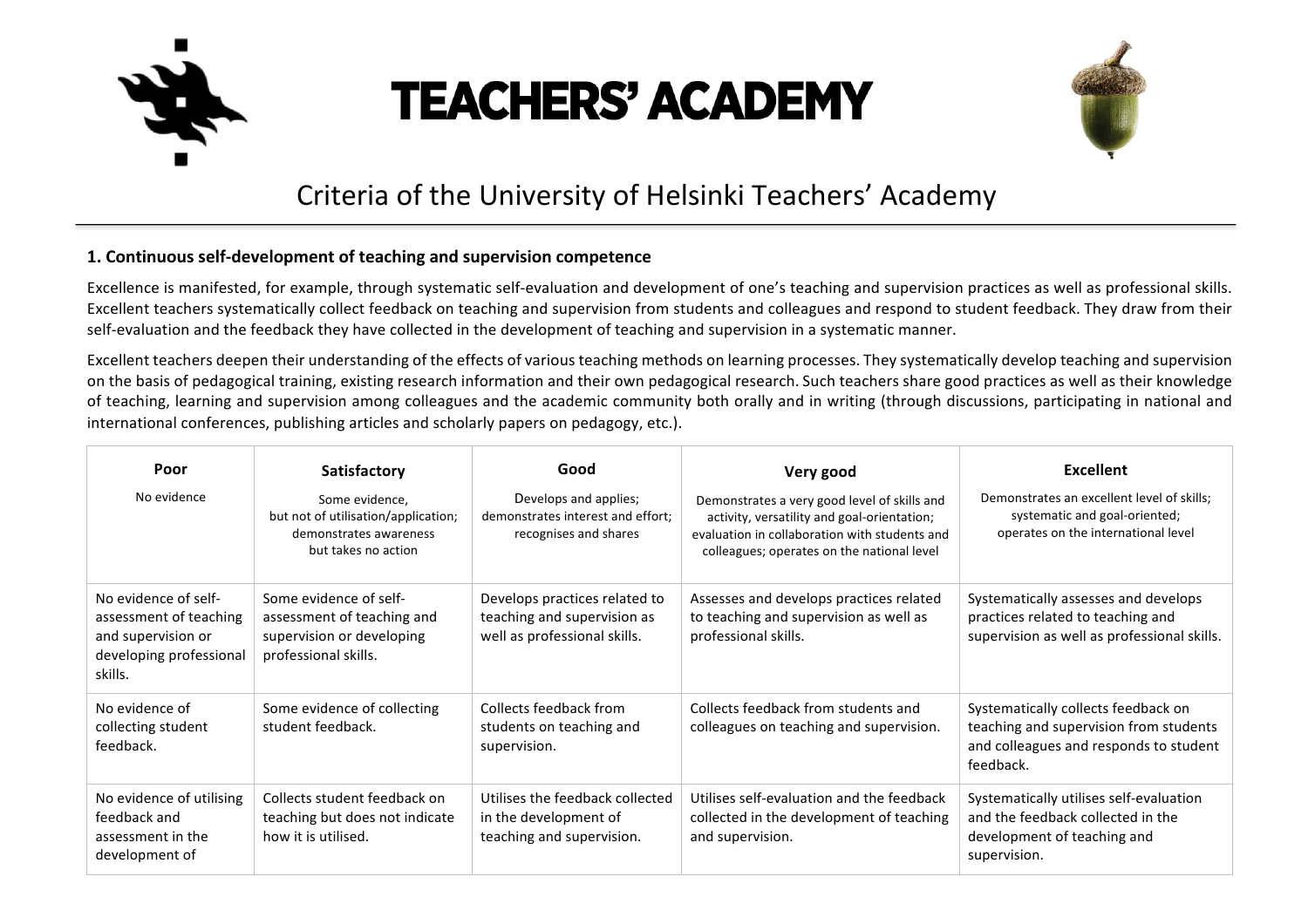| teaching and<br>supervision.                                                                                                                                                                  |                                                                                                                                                            |                                                                                                                                                                                                                         |                                                                                                                                                                                                                                                                                                    |                                                                                                                                                                                                                                                                                                                                      |
|-----------------------------------------------------------------------------------------------------------------------------------------------------------------------------------------------|------------------------------------------------------------------------------------------------------------------------------------------------------------|-------------------------------------------------------------------------------------------------------------------------------------------------------------------------------------------------------------------------|----------------------------------------------------------------------------------------------------------------------------------------------------------------------------------------------------------------------------------------------------------------------------------------------------|--------------------------------------------------------------------------------------------------------------------------------------------------------------------------------------------------------------------------------------------------------------------------------------------------------------------------------------|
| No evidence of interest<br>in the effects of<br>different teaching<br>methods on learning<br>processes, or in<br>applying pedagogical<br>training and research<br>information to<br>teaching. | Some evidence of interest in<br>the effects of different teaching<br>methods on learning processes<br>and in applying pedagogical<br>training to teaching. | Shows interest in the effects<br>of different teaching methods<br>on learning processes and<br>strives to apply pedagogical<br>training acquired as well as<br>research information in<br>various teaching experiments. | Improves his or her understanding of the<br>effects of different teaching methods on<br>learning processes and applies<br>pedagogical training acquired as well as<br>research information in various teaching<br>experiments. Is interested in good<br>pedagogical practices in his or her field. | Deepens his or her understanding of the<br>impact of various teaching methods and<br>develops his or her teaching and<br>supervision practices through<br>systematically acquired pedagogical<br>training, existing research information<br>and his or her own pedagogical<br>research.                                              |
| No evidence of sharing<br>good practices related<br>to teaching, learning<br>and supervision.                                                                                                 | Some evidence of sharing good<br>practices related to teaching,<br>learning and supervision with<br>colleagues.                                            | Shares good teaching,<br>learning and supervision<br>practices with course- and/or<br>programme-related teaching<br>communities.                                                                                        | Shares his or her knowledge and good<br>practices related to teaching, learning<br>and supervision orally in national<br>seminars and/or conferences on higher<br>education or in his or her field.                                                                                                | Shares good practices and his or her<br>knowledge of teaching, learning and<br>supervision with colleagues and various<br>academic communities both orally and<br>in writing (through discussions,<br>participating in national and<br>international conferences, publishing<br>articles and scholarly papers on<br>pedagogy, etc.). |

#### **2.** Teaching and supervision practices that enhance the students' learning and learning outcomes

Excellent teachers' teaching and supervision practices systematically support the learning process and outcomes in students in a versatile manner. The teacher plans and implements teaching so that the outcomes, content, teaching and learning methods, teaching aids and materials as well as assessment are constructively aligned. The teacher systematically engages students in the planning and implementation of teaching, and discusses the pedagogical solutions with them. The teacher documents the learning outcomes of his or her teaching and discusses them with students at the beginning of and during courses. The teacher encourages students to independently search for information, analyse and apply it in novel ways, as well as generate information collaboratively, for example in the form of co-authored publications. The teacher incorporates research information and pedagogical innovations from his or her field into teaching and supervision, and follows relevant national and international developments together with students and supervisees.

He or she exploits goal-oriented, versatile and pedagogically justified practices in the assessment of learning and learning outcomes as an integral part of the teaching and learning process. Teaching and supervision practices include systematically providing students with versatile and constructive feedback on their learning and learning outcomes. The teacher understands students' learning-related needs and challenges, as well as supports and respects their individual development in a versatile and systematic manner. In his or her teaching, the teacher systematically takes into account the diverse and international nature of students and makes use of this in an appropriate manner.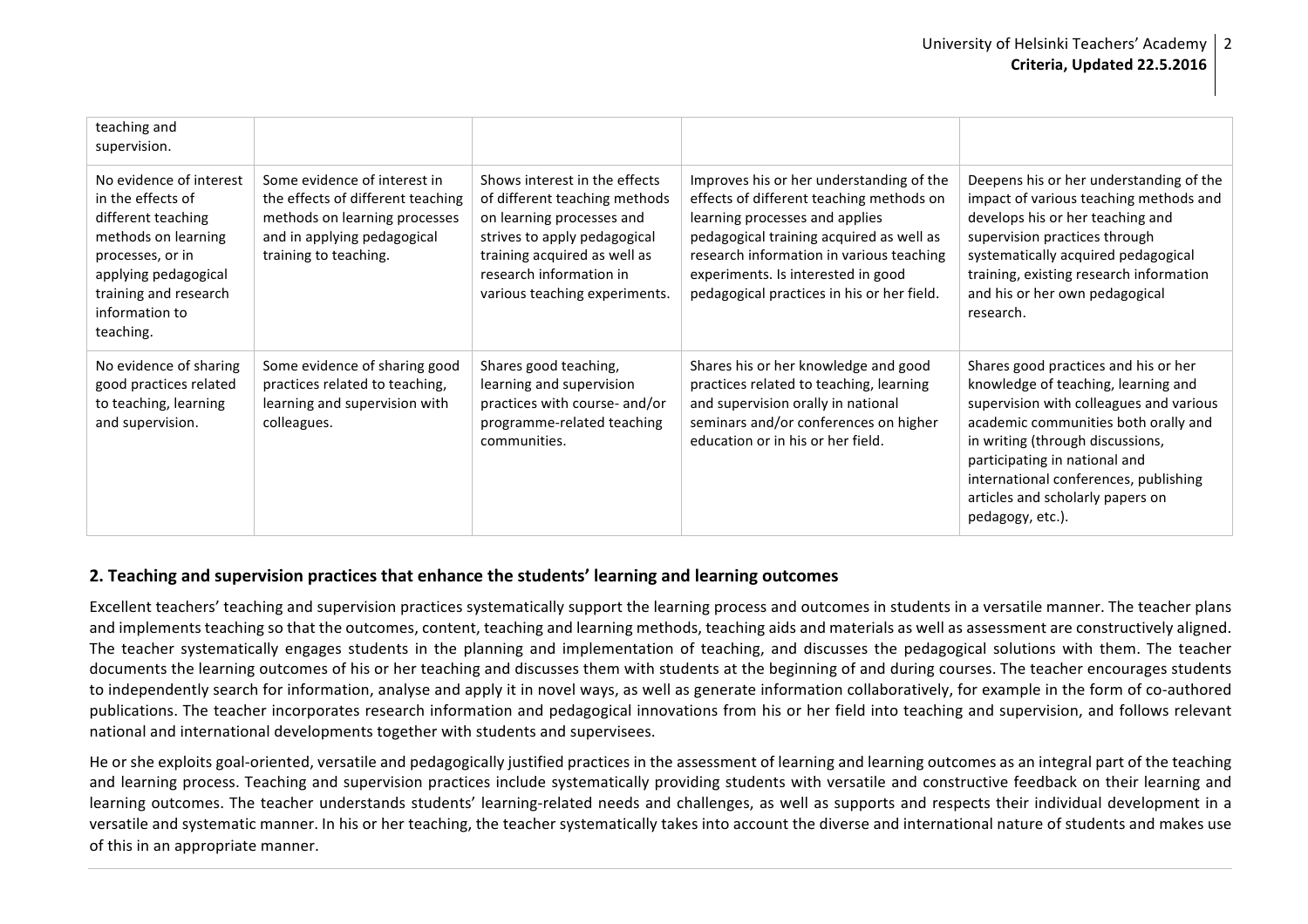### University of Helsinki Teachers' Academy | 3 **Criteria, Updated 22.5.2016**

| Poor                                                                                                                     | Satisfactory                                                                                                                                  | Good                                                                                                                                                               | Very good                                                                                                                                                                                                  | <b>Excellent</b>                                                                                                                                                                                                                            |
|--------------------------------------------------------------------------------------------------------------------------|-----------------------------------------------------------------------------------------------------------------------------------------------|--------------------------------------------------------------------------------------------------------------------------------------------------------------------|------------------------------------------------------------------------------------------------------------------------------------------------------------------------------------------------------------|---------------------------------------------------------------------------------------------------------------------------------------------------------------------------------------------------------------------------------------------|
| No evidence of teaching<br>and supervision practices<br>that support student<br>learning and learning<br>outcomes.       | Some evidence of teaching<br>and supervision practices<br>that support student<br>learning and learning<br>outcomes.                          | Strives to apply teaching and<br>supervision practices that<br>support student learning and<br>learning outcomes.                                                  | Teaching and supervision practices<br>support student learning and<br>learning outcomes in multiple<br>ways.                                                                                               | Teaching and supervision practices support<br>student learning and learning outcomes in<br>multiple and systematic ways.                                                                                                                    |
| No evidence of being<br>familiar with the principles<br>or practices of constructive<br>alignment in teaching.           | Some evidence of being<br>familiar with constructive<br>alignment in teaching or<br>constructive alignment-<br>based teaching<br>experiments. | Strives to plan teaching so<br>that learning outcomes,<br>content, teaching and<br>learning methods, teaching<br>aids and materials are<br>constructively aligned. | Plans teaching so that learning<br>outcomes, content, teaching and<br>learning methods, teaching aids<br>and materials as well as<br>assessment are constructively<br>aligned.                             | Systematically plans and implements teaching<br>so that learning outcomes, content, teaching<br>and learning methods, teaching aids and<br>materials as well as assessment are<br>constructively aligned.                                   |
| No evidence of engaging<br>students in the planning<br>and implementation of<br>teaching.                                | Some evidence of<br>engaging students in the<br>planning and<br>implementation of<br>teaching.                                                | Engages students by<br>discussing pedagogical<br>solutions with them.                                                                                              | Sometimes engages students in the<br>planning and implementation of<br>teaching and discusses pedagogical<br>solutions with them.                                                                          | Systematically engages students in the<br>planning and implementation of teaching and<br>discusses pedagogical solutions with them.                                                                                                         |
| No evidence of presenting<br>learning outcomes.                                                                          | Is familiar with the<br>principles of documenting<br>learning outcomes.                                                                       | Documents learning<br>outcomes of teaching.                                                                                                                        | Documents learning outcomes of<br>teaching and discusses them with<br>students at the beginning of<br>courses.                                                                                             | Documents learning outcomes of teaching<br>and discusses them with students at the<br>beginning of and during courses.                                                                                                                      |
| No evidence of instructing<br>students in information<br>seeking.                                                        | Gives students information<br>sources directly.                                                                                               | Encourages students to<br>search for information and<br>sources of information<br>independently.                                                                   | Encourages students to<br>independently search for<br>information and analyse it<br>collaboratively in novel ways.                                                                                         | Encourages students to independently search<br>for information, analyse and apply it in novel<br>ways, as well as generate information<br>collaboratively, for example in the form of co-<br>authored publications.                         |
| No evidence of following<br>developments in his or her<br>field and discussing them<br>with students and<br>supervisees. | Some evidence of following<br>developments in his or her<br>field and discussing them<br>with students and<br>supervisees.                    | Follows developments in his<br>or her field and provides<br>examples of them in teaching<br>and supervision.                                                       | Incorporates research results from<br>his or her field in teaching and<br>supervision, as well as encourages<br>students and supervisees to follow<br>relevant national and international<br>developments. | Incorporates research information and<br>pedagogical innovations from his or her<br>field in teaching and supervision, as well as<br>follows relevant national and international<br>developments together with students and<br>supervisees. |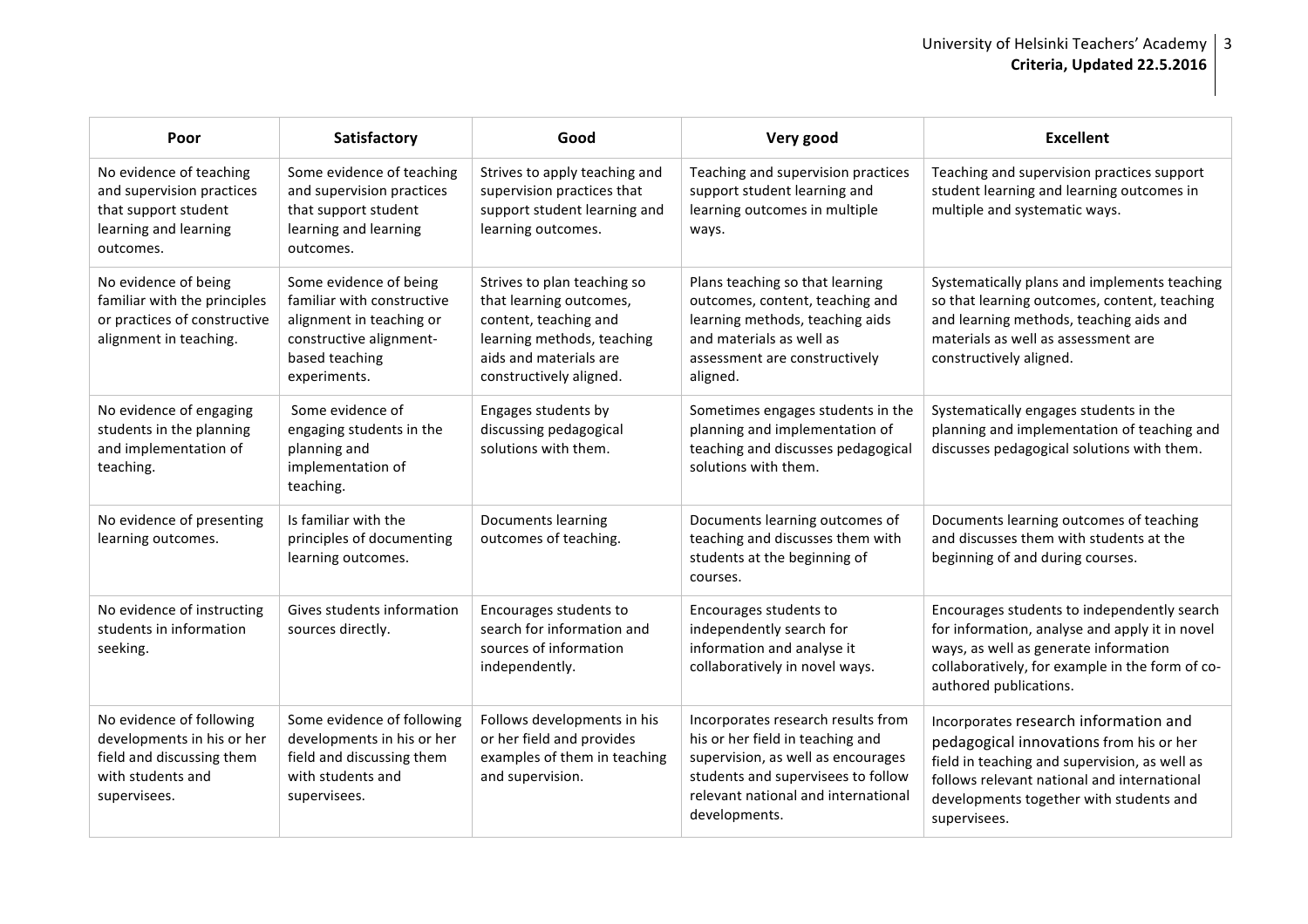| No evidence of applying<br>practices for the<br>assessment of learning and<br>learning outcomes.          | Some evidence of applying<br>practices for the<br>assessment of learning and<br>learning outcomes.          | Applies various practices to<br>assess learning and learning<br>outcomes.                           | The practices used to assess<br>learning and learning outcomes are<br>goal-oriented and versatile. Has<br>conducted assessment<br>experiments as part of the teaching<br>and learning processes. | Uses goal-oriented, versatile and<br>pedagogically justified practices for assessing<br>learning and learning outcomes as an integral<br>part of the teaching and learning process. |
|-----------------------------------------------------------------------------------------------------------|-------------------------------------------------------------------------------------------------------------|-----------------------------------------------------------------------------------------------------|--------------------------------------------------------------------------------------------------------------------------------------------------------------------------------------------------|-------------------------------------------------------------------------------------------------------------------------------------------------------------------------------------|
| No evidence of providing<br>students with feedback.                                                       | Some evidence of providing<br>students with feedback.                                                       | Provides students with<br>feedback on their learning<br>and learning outcomes when<br>necessary.    | Provides students with versatile<br>feedback on their learning and<br>learning outcomes.                                                                                                         | Systematically provides students with<br>versatile and constructive feedback on their<br>learning and learning outcomes.                                                            |
| No evidence of offering<br>individual support to<br>students.                                             | Some evidence of offering<br>individual support to<br>students.                                             | Strives to support students'<br>individual development.                                             | Supports students' individual<br>development in multiple ways.                                                                                                                                   | Understands students' learning-related needs<br>and challenges, as well as supports and<br>respects their individual development in a<br>versatile and systematic manner.           |
| No evidence of taking into<br>account the diverse and<br>international nature of<br>students in teaching. | Some evidence of taking<br>into account the diverse<br>and international nature of<br>students in teaching. | Strives to take into account<br>the diverse and international<br>nature of students in<br>teaching. | Takes into account the diverse and<br>international nature of students in<br>teaching.                                                                                                           | Systematically takes into account the diverse<br>and international nature of students and<br>makes use of this in teaching in an<br>appropriate manner.                             |

## **3. Ability to use and develop learning materials**

Excellence is manifested, for example, in the development of up-to-date, research-based learning material. The teacher also utilises material produced and distributed by others and develops it further together with colleagues and students. The learning material is systematically and constructively aligned with the outcomes, contents and methods of teaching as well as with assessment. The material may take many forms, such as publications, videos or other digital materials or applications. Learning materials are easily accessible to students and openly available online or otherwise. The use of learning materials and digital learning environments is innovative and fosters learning as well as the development of scholarly thinking and argumentation skills. The teacher presents and distributes his or her learning materials to colleagues and the academic community. The material is widely known in the field and used also internationally.

| Poor                                                                          | Satisfactory                                                                       | Good                                                                                             | Very good                                                                                                                       | <b>Excellent</b>                                                                                                                                                                                |
|-------------------------------------------------------------------------------|------------------------------------------------------------------------------------|--------------------------------------------------------------------------------------------------|---------------------------------------------------------------------------------------------------------------------------------|-------------------------------------------------------------------------------------------------------------------------------------------------------------------------------------------------|
| No evidence of developing<br>up-to-date, research-based<br>learning material. | Some evidence of<br>developing up-to-date,<br>research-based learning<br>material. | Develops up-to-date,<br>research-based learning<br>material and uses it in a<br>variety of ways. | Develops up-to-date, research-<br>based learning material, but also<br>utilises material produced and<br>distributed by others. | Develops up-to-date, research-based learning<br>material, but also utilises material produced<br>and distributed by others and develops it<br>further together with colleagues and<br>students. |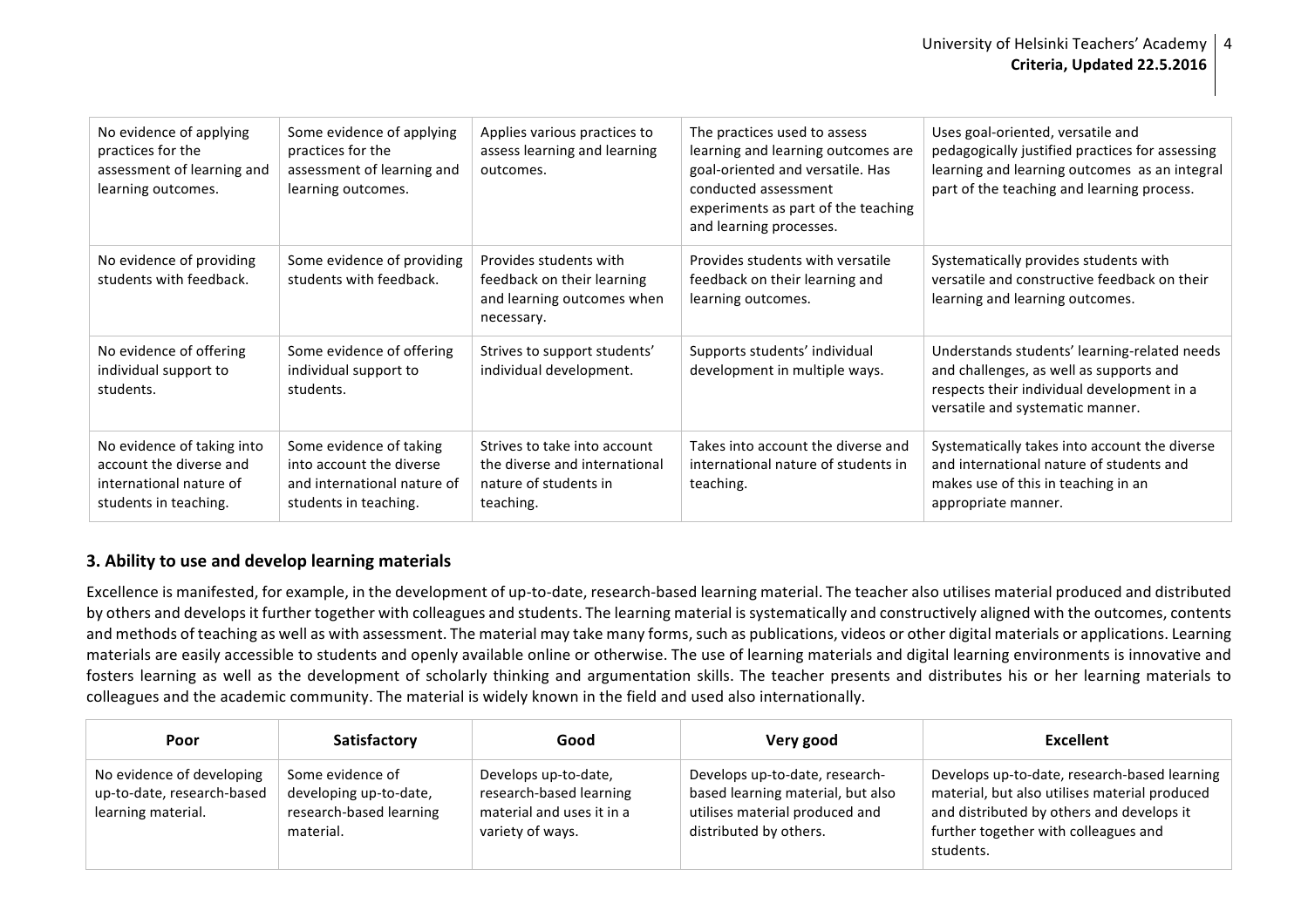| No evidence of using and<br>developing constructively<br>aligned learning material.                                       | Some evidence of using<br>and developing<br>constructively aligned<br>learning material.                                                                           | Strives to design learning<br>materials that support the<br>outcomes, content, methods<br>and assessment of teaching. | Designs learning materials to<br>support the outcomes, content,<br>methods and assessment of<br>teaching.                                                                                   | Learning material is systematically and<br>constructively aligned with the outcomes,<br>content and methods of teaching as well as<br>with assessment.                                                                           |
|---------------------------------------------------------------------------------------------------------------------------|--------------------------------------------------------------------------------------------------------------------------------------------------------------------|-----------------------------------------------------------------------------------------------------------------------|---------------------------------------------------------------------------------------------------------------------------------------------------------------------------------------------|----------------------------------------------------------------------------------------------------------------------------------------------------------------------------------------------------------------------------------|
| No evidence of the<br>versatility, usability or<br>openness of the learning<br>material used.                             | The learning material is<br>conventional.                                                                                                                          | Strives to design versatile<br>learning material.                                                                     | The learning material may take<br>many forms, such as publications,<br>videos or other digital materials or<br>applications. The learning material<br>is easily accessible to students.     | The learning material may take many forms,<br>such as publications, videos or other digital<br>materials or applications. The learning<br>material is easily accessible to students and<br>openly available online or otherwise. |
| No evidence of innovative<br>use of learning materials<br>and digital learning<br>environments.                           | The use of learning<br>materials and digital<br>learning environments is<br>conventional.                                                                          | The use of learning materials<br>and digital learning<br>environments is innovative.                                  | The use of learning materials and<br>digital learning environments is<br>innovative and fosters learning.                                                                                   | The use of learning materials and digital<br>learning environments is innovative and<br>fosters learning as well as the development of<br>scholarly thinking and argumentation skills.                                           |
| No evidence of<br>disseminating his or her<br>learning material or of<br>producing learning material<br>for distribution. | Some evidence of<br>presenting and<br>disseminating his or her<br>learning material. The<br>learning material is<br>available to close<br>colleagues, for example. | The learning material is<br>available to his or her<br>university.                                                    | Presents and distributes his or her<br>learning materials to colleagues<br>and the wider academic<br>community. The learning material<br>is well-known in the field and used<br>nationally. | The learning material is widely known in the<br>field and used also internationally.                                                                                                                                             |

#### **4. Participation in the collaborative development of teaching**

Excellence is demonstrated through the teacher's visible role in the teaching and research environment. The teacher systematically promotes collegiality in the unit and/or degree programme as well as collaboration and interaction between teachers, researchers and students.

The teacher puts sustained and active effort into planning teaching in cooperation with colleagues, students and representatives of alumni and the labour market, and contributes actively to the development of teaching in the steering group of the degree programme or another key organ dedicated to the development of teaching at the unit, faculty and/or the University level. The teacher's input has a genuine effect on the development of teaching. He or she engages in multidisciplinary cooperation with various units and/or degree programmes to develop teaching, and establishes national and international networks. The teacher develops researchbased teaching in a target-oriented manner and in collaboration with national and international partners.

| Poor | тог | Good | ဥပေပ | . .<br>าellenเ<br>T |  |
|------|-----|------|------|---------------------|--|
|------|-----|------|------|---------------------|--|